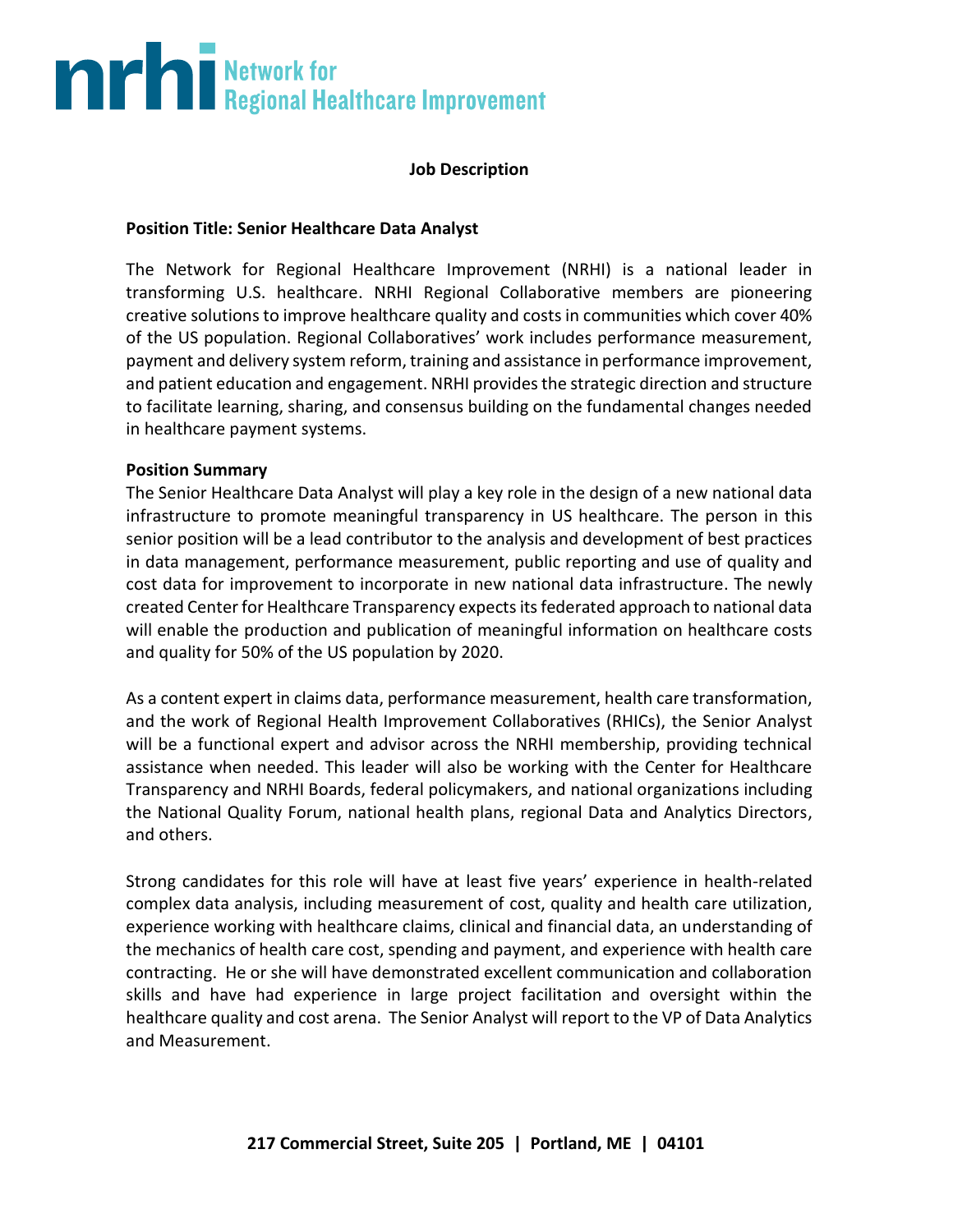## **Allen School September 1986**<br>Regional Healthcare Improvement

#### **Responsibilities**

- Inform consensus for national best practice on data management, analysis and use of performance information to improve healthcare.
- Synthesize information from diverse stakeholders to determine data and reporting needs and translate to options for further investigation and decision making.
- Design and/or test novel analytic approaches using quality and cost metrics that address organizational areas of focus and result in actionable data that can produce real change in quality and affordability.
- Identify potential technical issues and work with the project team, staff analysts and vendors to avoid barriers, resolve issues and create new approaches.
- Provide technical assistance to regional data centers and innovative data pilots.
- Develop technical documents and summary reports related to quality, cost and utilization measurement, including technical specifications, issue briefs, and writeups of technical items for committee and/or Board consideration.
- Work collaboratively with the Senior Project Director and the Director of Communications to draft text and graphical displays that address what is measured, why it is important and how it should be interpreted for various audiences
- Present complex and controversial findings and information to a wide variety of audiences.
- Inform and share best practice on performance measurement.
- Staff national committees of technical experts.
- Work directly with national health plans on data collection and aggregation
- Work with medical groups as necessary to answer questions and assist with technical issues.
- Help keep partners informed of activities and solicit feedback.

#### **Requirements:**

#### *Healthcare Quality and Cost Experience and Analytical Skills*

- At least five years' experience in health-related complex data analysis, including measurement of cost, quality and healthcare utilization and deep understanding of the issues related to healthcare cost and quality measurement
- Knowledge of administrative claims data and public reporting of healthcare cost and quality measures.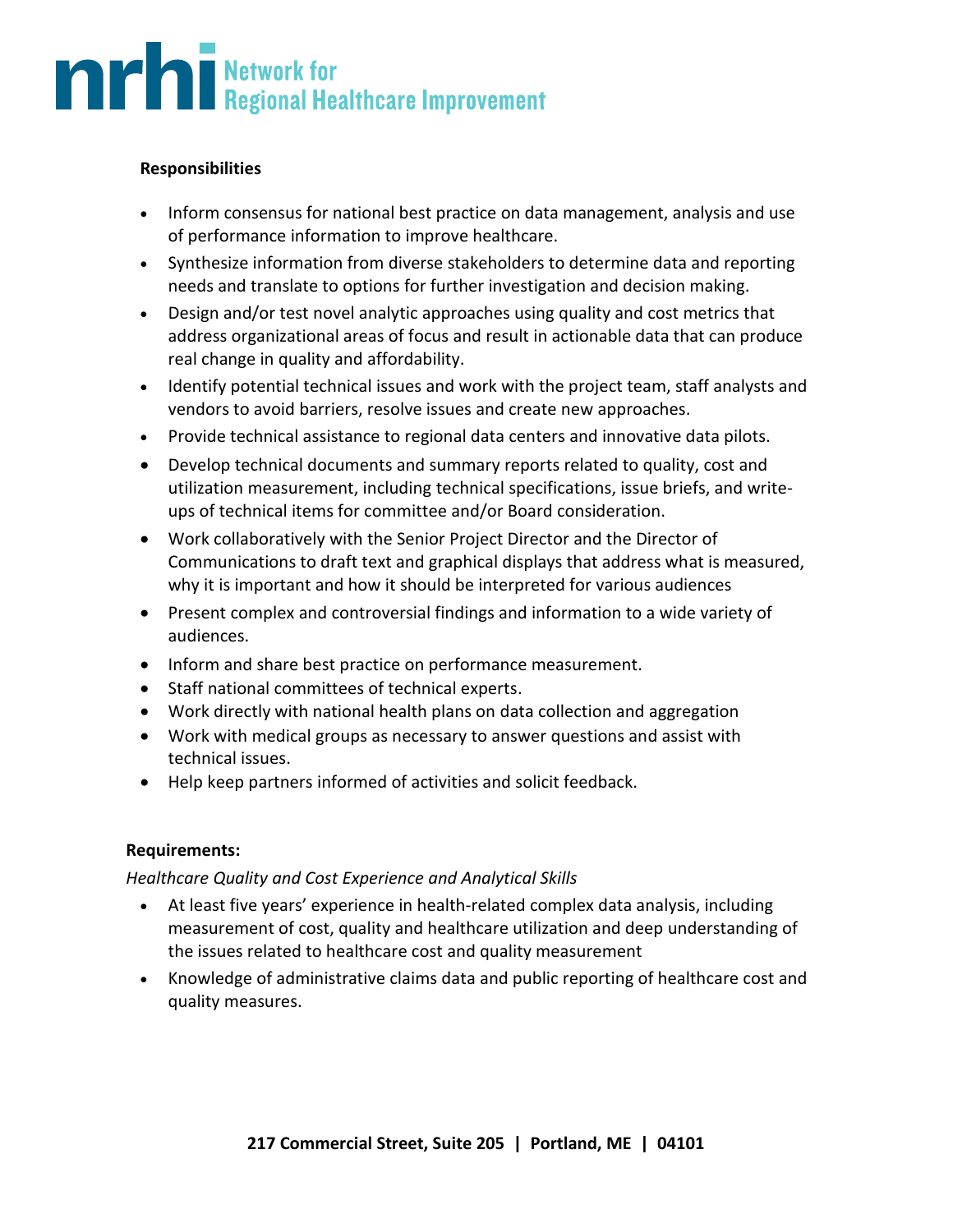### **THE Regional Healthcare Improvement**

- Experience:
	- $\circ$  Developing and executing analysis plans for varied projects utilizing data from large multi-payer claims databases and/or clinical data
	- $\circ$  Completing data analysis related to quality, cost, and utilization reporting
	- o Designing methods for extracting, analyzing and delivering data in userfriendly formats
	- o Working with healthcare contracting and payment
	- o Working with healthcare financial data.
- Understanding of the mechanics of health care cost, spending and payment.
- Familiarity with the evolving dynamics between healthcare providers, consumers, payers, and purchasers
- Ability to provide effective support to multiple sites at various stages of development with multipayer claims databases.
- Strong quantitative skills, knowledge of statistical tests and software.
- Excellent analytic and critical reasoning skills.
- Ability to look at situations from several points of view.

#### *Communication Skills:*

- Demonstrated ability to communicate effectively in a variety of venues. Collaboration with prominent national organizations, such as the Robert Wood Johnson Foundation (RWJF), the National Quality Forum (NQF), American Medical Association (AMA), and policymakers and direct work with physicians and employers require superior professionalism and written and verbal communication skills.
- Ability to communicate and explain complex and potentially controversial technical information to wide variety of audiences.
- Persuasiveness with details and facts, with demonstrated ability to challenge and debate issues of importance to the organization.

#### *Organizational Skills:*

- Superior organizational and project management skills to coordinate and implement a variety of concurrent tasks across multiple organizations and summarize key metrics to report status of projects to key stakeholders.
- Excellent interpersonal skills, with an open and collaborative work style and commitment to get the job done.
- Experience in large project facilitation and oversight within the healthcare quality and cost arena preferred